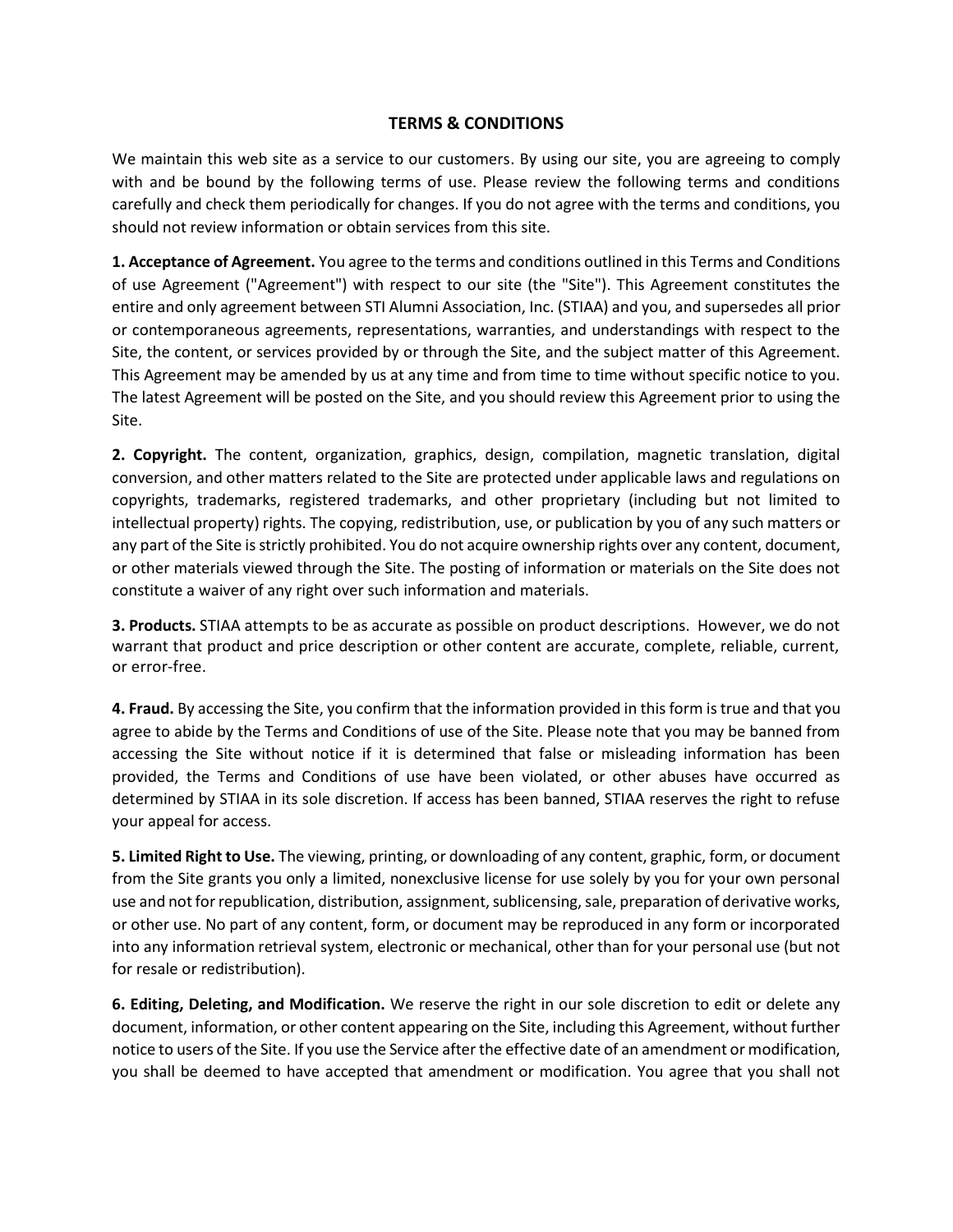modify this Terms and Conditions and acknowledge that any attempt by you to modify this Terms and Conditions shall be void.

**7. Data protection/Privacy.** You consent to our processing your personal information for purposes of providing the Processing Services, including for verification purposes as set out in this clause. You also consent to the use of such data for communicating with you, and for statutory, accounting, and archival purposes. STIAA shall retain the collected information only for as long as necessary for the fulfillment of the purposes for which the data was obtained or for the establishment, exercise, or defense of legal claims, or for legitimate business purposes, or as provided by law. STIAA shall ensure at all times the confidentiality of any personal information that comes to its knowledge and possession.

**8. Return Policy.** Refer to Return Policy for more details.

**9. Payment of fees.** You represent and warrant that any payment information you supply is true, correct, and complete, and you will pay the transaction amount including convenience fees and transaction fees, if applicable, that may be charged by any of our partner banks and other channels. Delivery will commence once payment has been processed/validated.

## **10. General Admission Conditions.**

Indemnification: You agree to indemnify, defend, and hold us and our partners, attorneys, staff, and affiliates (collectively, "Affiliated Parties") harmless from any liability, loss, claim, and expense, including reasonable attorney's fees, related to your violation of this Agreement or use of the Site.

Disclaimer: The information from or through the Site are provided "as-is," "as available," and all warranties, express or implied, are disclaimed (including but not limited to the disclaimer of any implied warranties of merchantability and fitness for a particular purpose). The information and services may contain limitations. We and our Affiliated Parties have no liability whatsoever for your use of any information or service. In particular, but not as a limitation, we and our Affiliated Parties are not liable for any indirect, special, incidental, or consequential damages (including damages for loss of business, loss of profits, litigation, or the like), whether based on breach of contract, breach of warranty, tort (including negligence), service liability, or otherwise, even if advised of the possibility of such damages. The negation of damages set forth above are fundamental elements of the basis of the agreement between us. The Site and the information would not be provided without such limitations. No advice or information, whether oral or written, obtained by you from us through the Site shall create any warranty, representation, or guarantee not expressly stated in this agreement.

Limits: All responsibility or liability for any damages caused by viruses contained within the electronic file containing the form or document is disclaimed. We will not be liable to you for any incidental, special, or consequential damages of any kind that may result from use of, or inability to use, our site. Our maximum liability to you under all circumstances will be equal to the transaction amount you pay for any services or information.

Use of Information: We reserve the right, and you authorize us, to the use and assignment of all information regarding Site uses by you and all information provided by you in any manner consistent with our Privacy Policy.